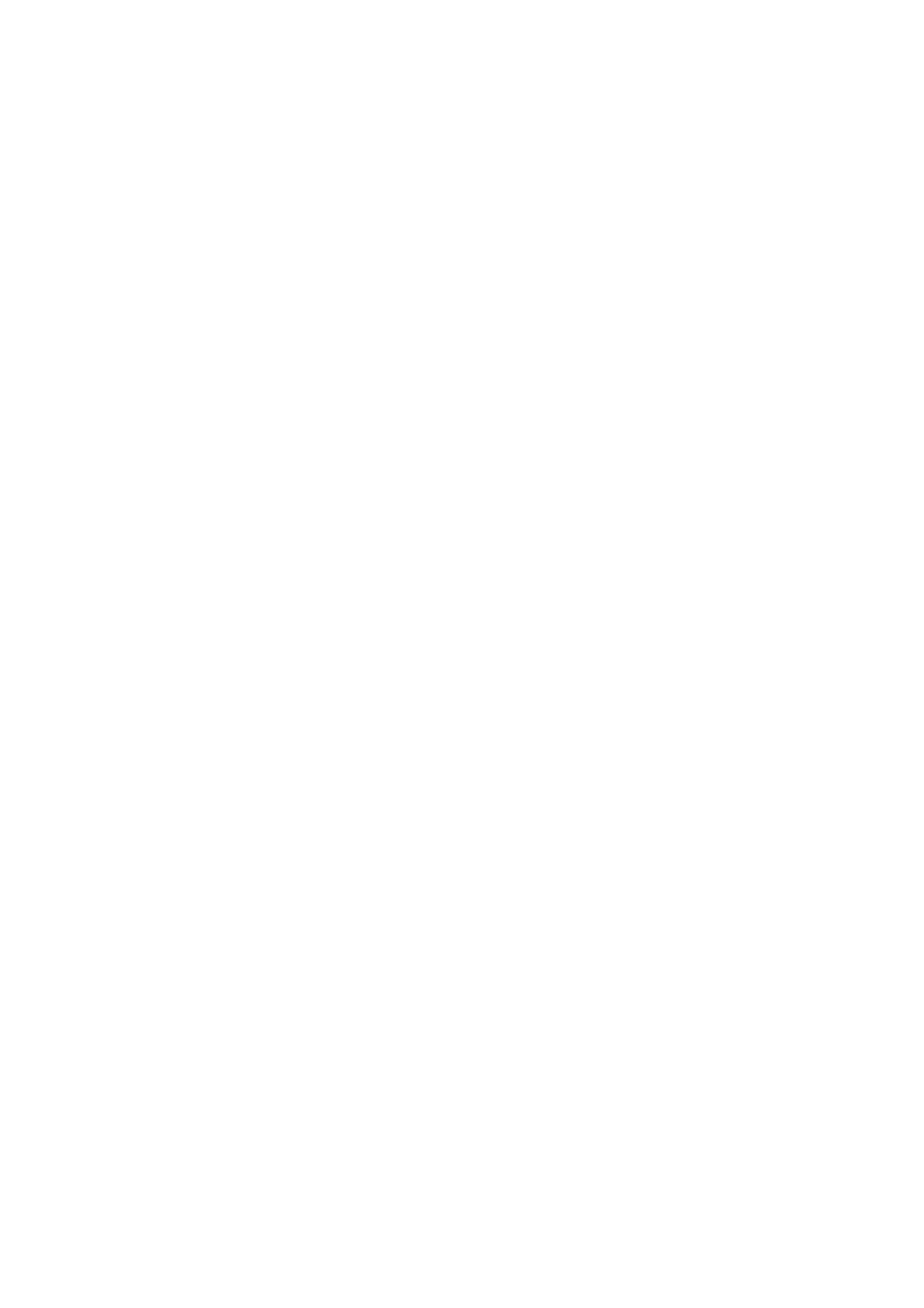

# *Number* 40 *of* 2017

# **IRISH SIGN LANGUAGE ACT 2017**

# **CONTENTS**

# Section

- 1. [Interpretation](#page-4-0)
- 2. [Regulations](#page-5-3)
- 3. [Recognition of Irish Sign Language](#page-5-2)
- 4. [Use of Irish Sign Language in legal proceedings](#page-5-1)
- 5. [Educational supports for deaf children](#page-5-0)
- 6. [Duty of public bodies](#page-6-1)
- 7. [Engagement of verified competent Irish Sign Language interpreters](#page-6-0)
- 8. [Broadcasting principles](#page-7-3)
- 9. [Support for access to events, services and activities for users of Irish Sign Language](#page-7-2)
- 10. [Report of operation of Act](#page-7-1)
- 11. [Short title and commencement](#page-7-0)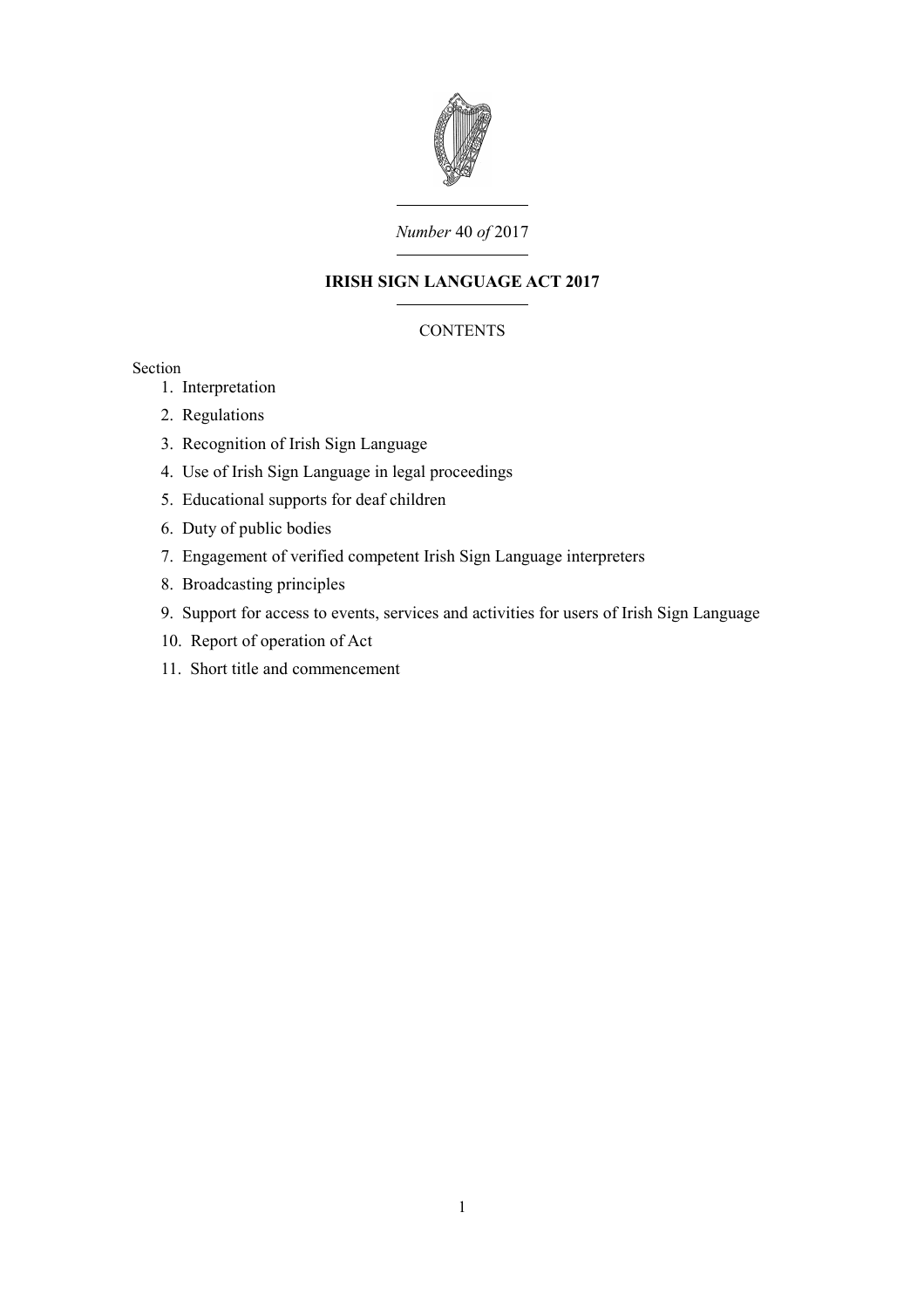# ACTS REFERRED TO

Broadcasting Act 2009 (No. 18) Companies Act 2014 (No. 38) Education Act 1998 (No. 51) Education and Training Boards Act 2013 (No. 11) Local Government Act 2001 (No. 37)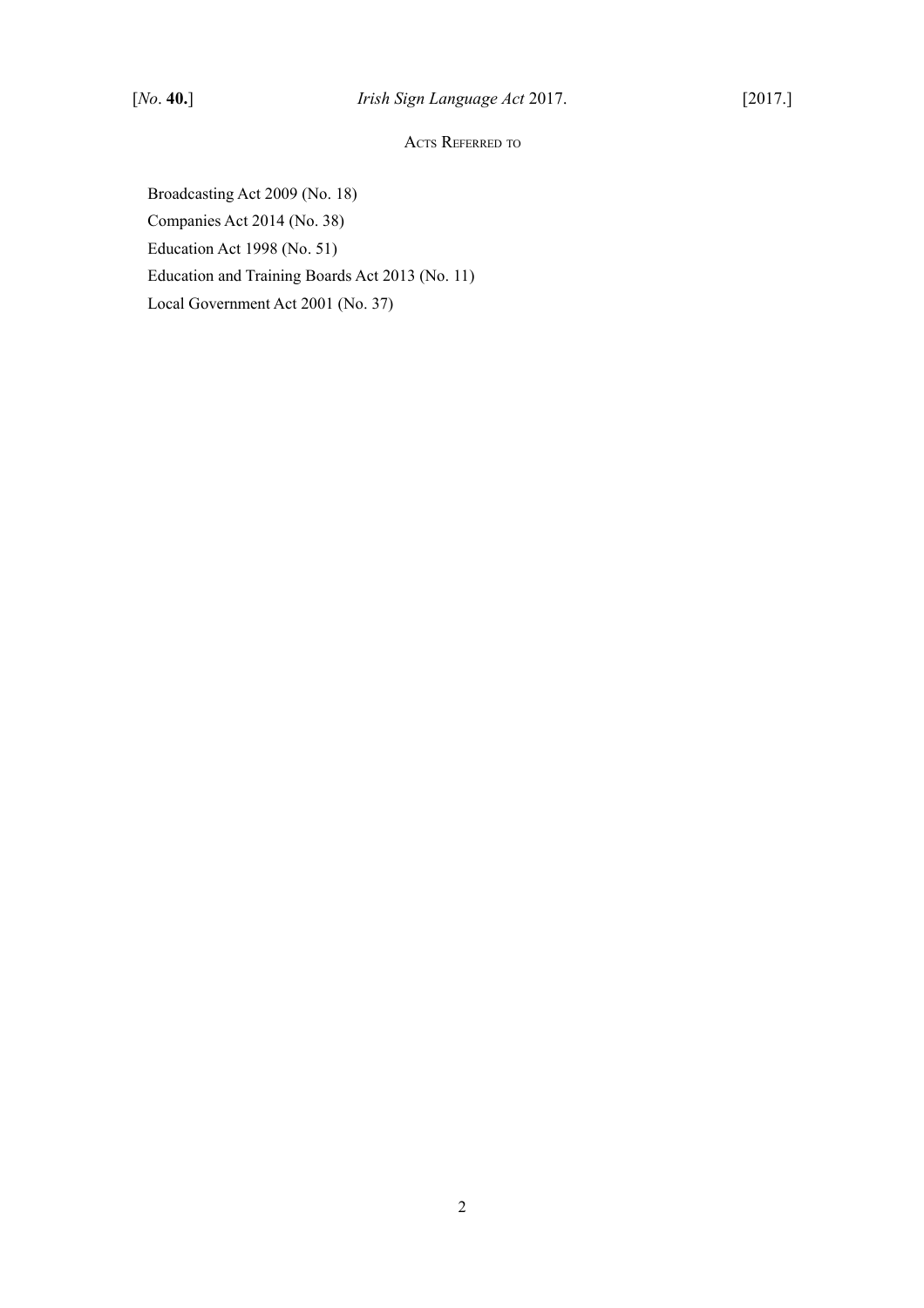

### *Number* 40 *of* 2017

# **IRISH SIGN LANGUAGE ACT 2017**

An Act to provide for the recognition of Irish Sign Language, its use in legal proceedings and the provision of interpretation into Irish Sign Language by public bodies and to provide for related matters. [24*th December*, 2017]

# **Be it enacted by the Oireachtas as follows:**

# <span id="page-4-0"></span>**Interpretation**

**1.** In this Act—

"Irish Sign Language" means the sign language used by the majority of the deaf community in the State;

"Minister" means the Minister for Justice and Equality;

"prescribed" means prescribed by regulations made by the Minister;

"public body" means:

- (a) a Department of State (other than, in relation to the Department of Defence, the Defence Forces) for which a Minister of the Government is responsible;
- (b) a local authority within the meaning of the Local Government Act 2001;
- (c) the Health Service Executive;
- (d) a university or institute of technology;
- (e) an education and training board established under section 9 of the Education and Training Boards Act 2013;
- (f) any other person, body or organisation established—
	- (i) by or under an enactment (other than the Companies Act 2014) or charter,
	- (ii) by any scheme administered by a Minister of the Government, or
	- (iii) under the Companies Act 2014 in pursuance of powers conferred by or under another enactment, and financed wholly or partly by means of money provided, or loans made or guaranteed, by a Minister of the Government or the issue of shares held by or on behalf of a Minister of the Government;
- (g) a company (within the meaning of the Companies Act 2014) a majority of the shares in which are held by or on behalf of a Minister of the Government;
- (h) any other person, body, organisation or group prescribed under *section [6](#page-6-3)[\(5\)](#page-6-2)*.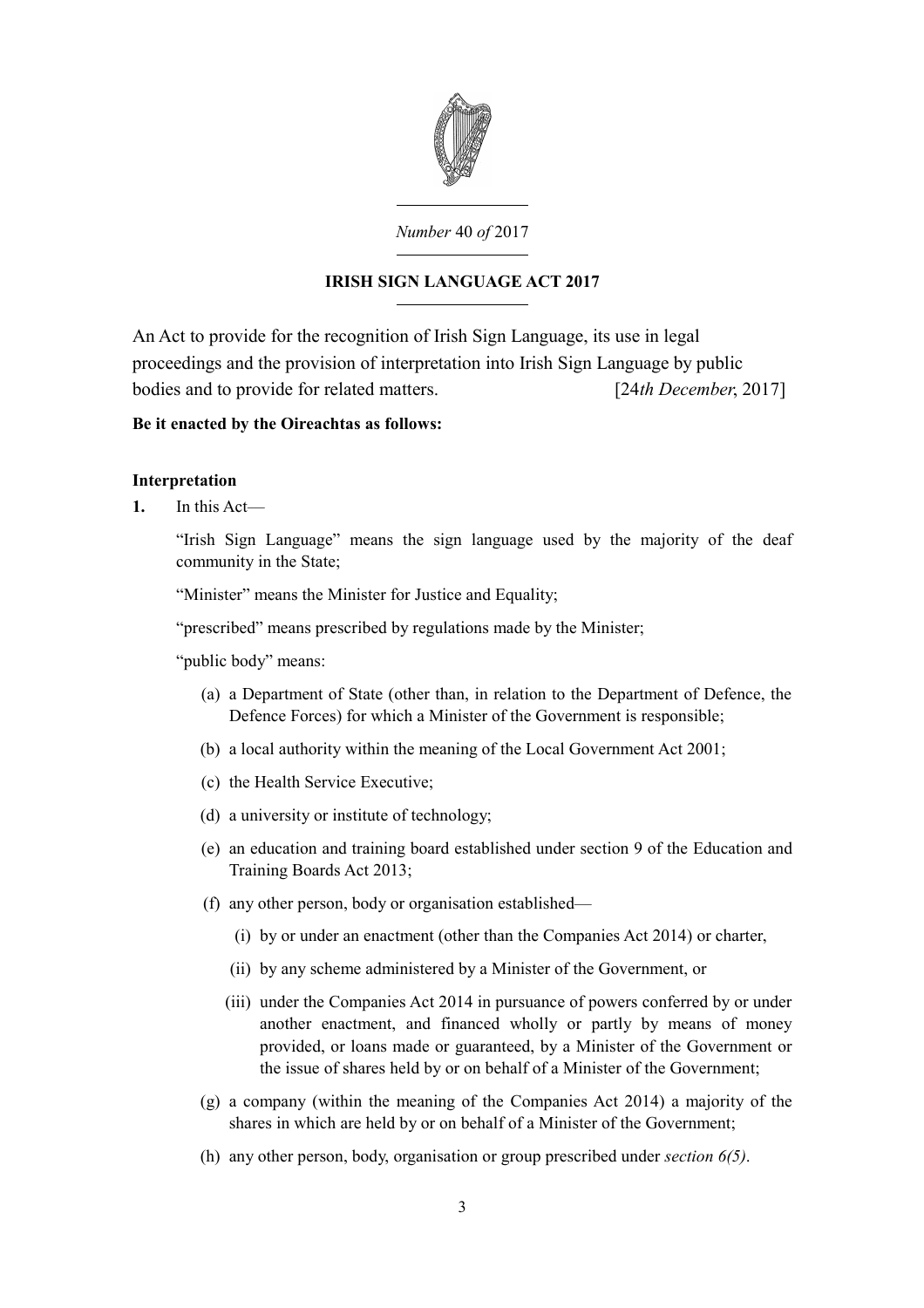### <span id="page-5-3"></span>**Regulations**

- **2.** (1) The Minister may by regulations provide for any matter referred to in this Act as prescribed or to be prescribed.
	- (2) Every regulation made under this Act shall be laid before each House of the Oireachtas as soon as may be after it is made and, if a resolution annulling the regulations is passed by either House within the next 21 days on which that House has sat after the regulation has been laid before it, the regulation shall be annulled accordingly but without prejudice to the validity of anything previously done thereunder.

#### <span id="page-5-2"></span>**Recognition of Irish Sign Language**

- **3.** (1) The State recognises the right of Irish Sign Language users to use Irish Sign Language as their native language and the corresponding duty on all public bodies to provide Irish Sign Language users with free interpretation when availing of or seeking to access statutory entitlements and services.
	- (2) The community of persons using Irish Sign Language shall have the right to use, develop and preserve Irish Sign Language.

### <span id="page-5-1"></span>**Use of Irish Sign Language in legal proceedings**

- **4.** (1) A person may use Irish Sign Language in, or in any pleading in, any court.
	- (2) Every court has, in any proceedings before it, the duty to do all that is reasonable to ensure that any person competent in Irish Sign Language and who cannot hear or understand English or Irish appearing in or giving evidence before it may be heard in that language, if that is his or her choice, and that in being so heard the person will not be placed at any disadvantage.
	- (3) For the purposes of ensuring that no person is placed at a disadvantage as aforesaid, the court may cause such facilities to be made available, as it considers appropriate, for the simultaneous or consecutive interpretation of proceedings into Irish Sign Language.

#### <span id="page-5-0"></span>**Educational supports for deaf children**

- **5.** The Minister for Education and Skills shall—
	- (a) establish a scheme for the provision of Irish Sign Language classes to—
		- (i) the parents, siblings and grandparents of a child who is deaf, and
		- (ii) other persons who serve in *loco parentis* or as a guardian to a child who is deaf,
	- (b) pending the conclusion of the review of the Special Needs Assistant Scheme which the National Council for Special Education is undertaking and the implementation of any recommendations arising from the review, establish a scheme to provide Irish Sign Language support for children attending recognised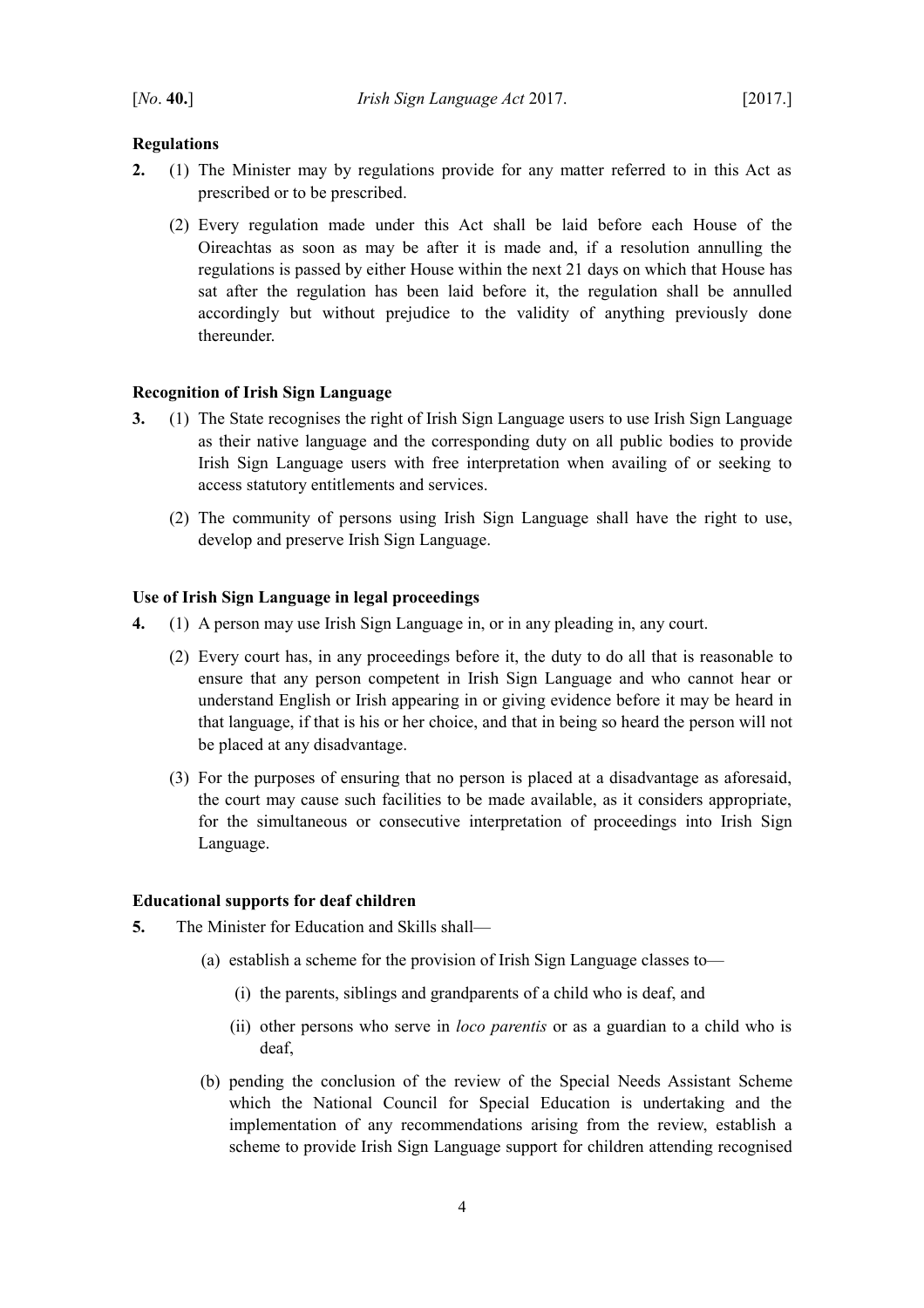schools (within the meaning of the Education Act 1998) whose primary language is Irish Sign Language,

- (c) ensure there is established by institutions of higher education in the State, as part of programmes of teacher education and training provided by those institutions, such provision, as he or she deems necessary, to ensure that there are a sufficient number of educational placements offering Irish Sign Language training for teachers of children who are deaf or hard of hearing and who are attending recognised schools, and
- (d) shall, where practicable and having regard to the need to ensure the provision of education and support services to children who are deaf or hard of hearing and who are attending recognised schools, determine, from time to time, minimum qualifications of teachers of those children.

#### <span id="page-6-1"></span>**Duty of public bodies**

- <span id="page-6-3"></span>**6.** (1) A public body shall do all that is reasonable to ensure that interpretation into Irish Sign Language is provided for a person who is competent in that language and cannot hear or understand English or Irish when that person is seeking to avail of or access statutory entitlements or services provided by or under statute by that public body.
	- (2) The provision of interpretation shall be at no cost to the person concerned.
	- (3) The Minister may by regulations—
		- (a) provide that where a person intends to avail of Irish Sign Language services provided by a public body, the person shall give the public body such prior notification of his or her intention within such period as specified in the regulations, or
		- (b) provide for the procedure in relation to the provision of such services by a public body.
	- (4) Provision of or availing of a remote, web-based service shall, if the Irish Sign Language user consents, be sufficient to meet the obligations of a public body under this section.
	- (5) The Minister may prescribe as a public body such other person, body, organisation or group financed wholly or partly out of moneys provided by the Oireachtas (being a person, body, organisation or group that, in the opinion of the Minister, ought, in the public interest and having regard to the provisions and intentions of this Act, to be so prescribed).

#### <span id="page-6-2"></span><span id="page-6-0"></span>**Engagement of verified competent Irish Sign Language interpreters**

**7.** A court or a public body, in compliance with its obligations under this Act, shall not engage the services of a person providing Irish Sign Language interpretation unless the person's competence has been verified by having been accredited in accordance with an accreditation scheme funded by the Minister for Employment Affairs and Social **Protection**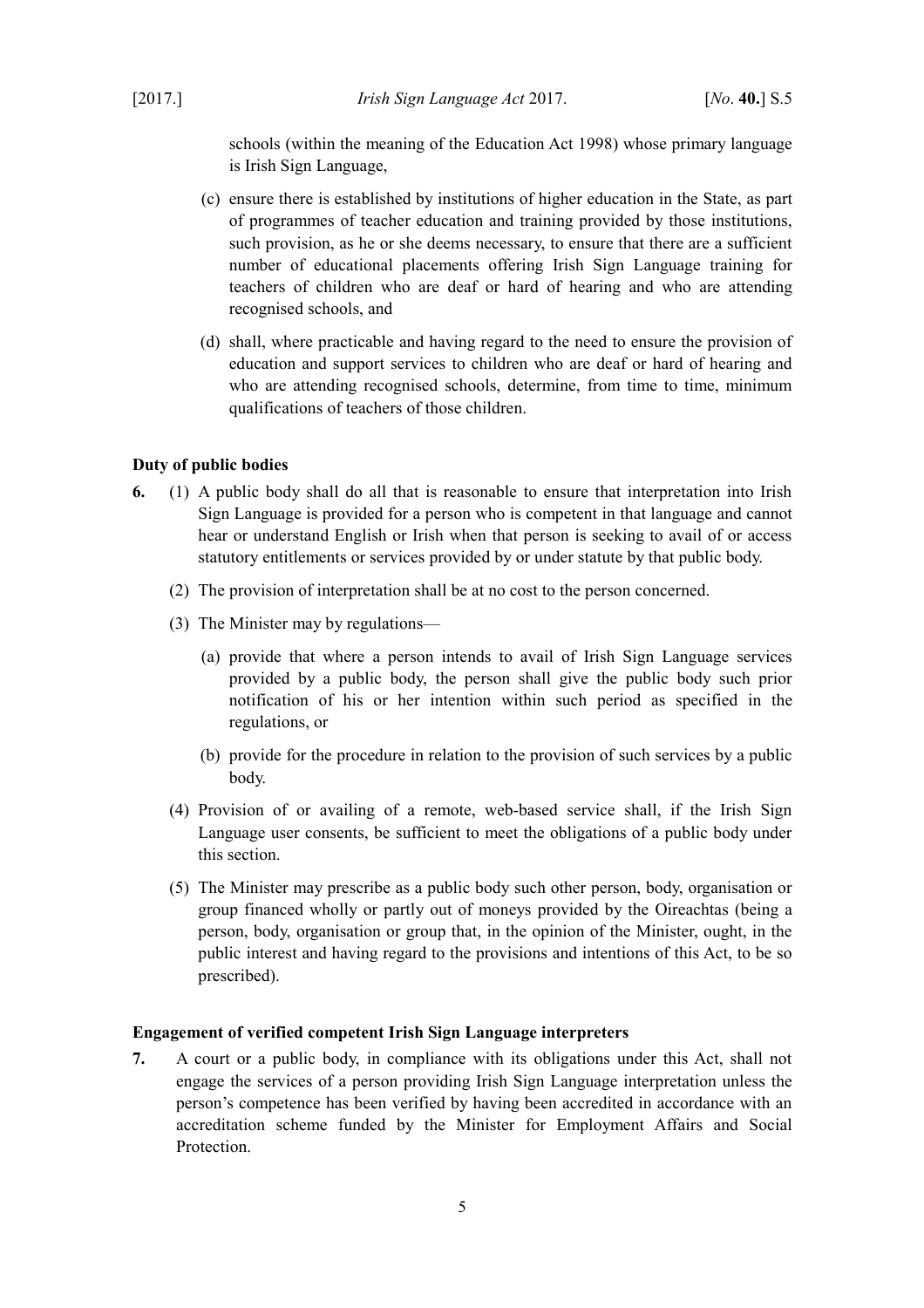### <span id="page-7-3"></span>**Broadcasting principles**

**8.** Broadcasters (within the meaning of the Broadcasting Act 2009) in fulfilling their obligations in relation to Irish Sign Language targets and requirements in respect of programmes transmitted on a broadcasting service (within the meaning of that Act) provided by the broadcaster as set out in the broadcasting rules made under section 43(1) (c) of the Broadcasting Act 2009 by the Broadcasting Authority of Ireland shall adhere to principles of equality, dignity and respect in terms of the promotion and broadcasting of such programmes.

### <span id="page-7-2"></span>**Support for access to events, services and activities for users of Irish Sign Language**

- **9.** (1) The Minister for Employment Affairs and Social Protection may, with the consent of the Minster for Public Expenditure and Reform, out of moneys provided by the Oireachtas, provide funds to facilitate users of Irish Sign Language with regard to support in relation to access to social, educational and cultural events and services (including medical) and other activities by such users as specified in guidelines made by that Minister of the Government.
	- (2) Guidelines under this section shall specify the events, services and activities to which the guidelines apply and shall make provision regarding the management and delivery of the support in relation to access to those events, services or activities by users of Irish Sign Language.

### <span id="page-7-1"></span>**Report of operation of Act**

- <span id="page-7-4"></span>**10.** (1) The Minister shall, not later than 3 years after the date on which this Act is enacted and every 5 years thereafter require a report to be prepared on the operation of this Act.
	- (2) Without prejudice to the generality of *subsection [\(1\)](#page-7-4)*, a report under this section shall include an assessment of—
		- (a) whether any amendments to the scope and contents of this Act are necessary or desirable,
		- (b) whether additional provisions need to be made in relation to supports for a child within the school system whose primary language is Irish Sign Language, and
		- (c) the qualifications for the minimum level of Irish Sign Language competency for persons who are teaching a child whose primary language is Irish Sign Language.
	- (3) The Minister shall ensure that persons or organisations that are representative of the interests of the members of the deaf community are consulted on the matters to be considered in a report prepared under this section.
	- (4) The Minister shall cause a copy of a report prepared under this section to be laid before each House of the Oireachtas.

### <span id="page-7-0"></span>**Short title and commencement**

**11.** (1) This Act may be cited as the Irish Sign Language Act 2017.